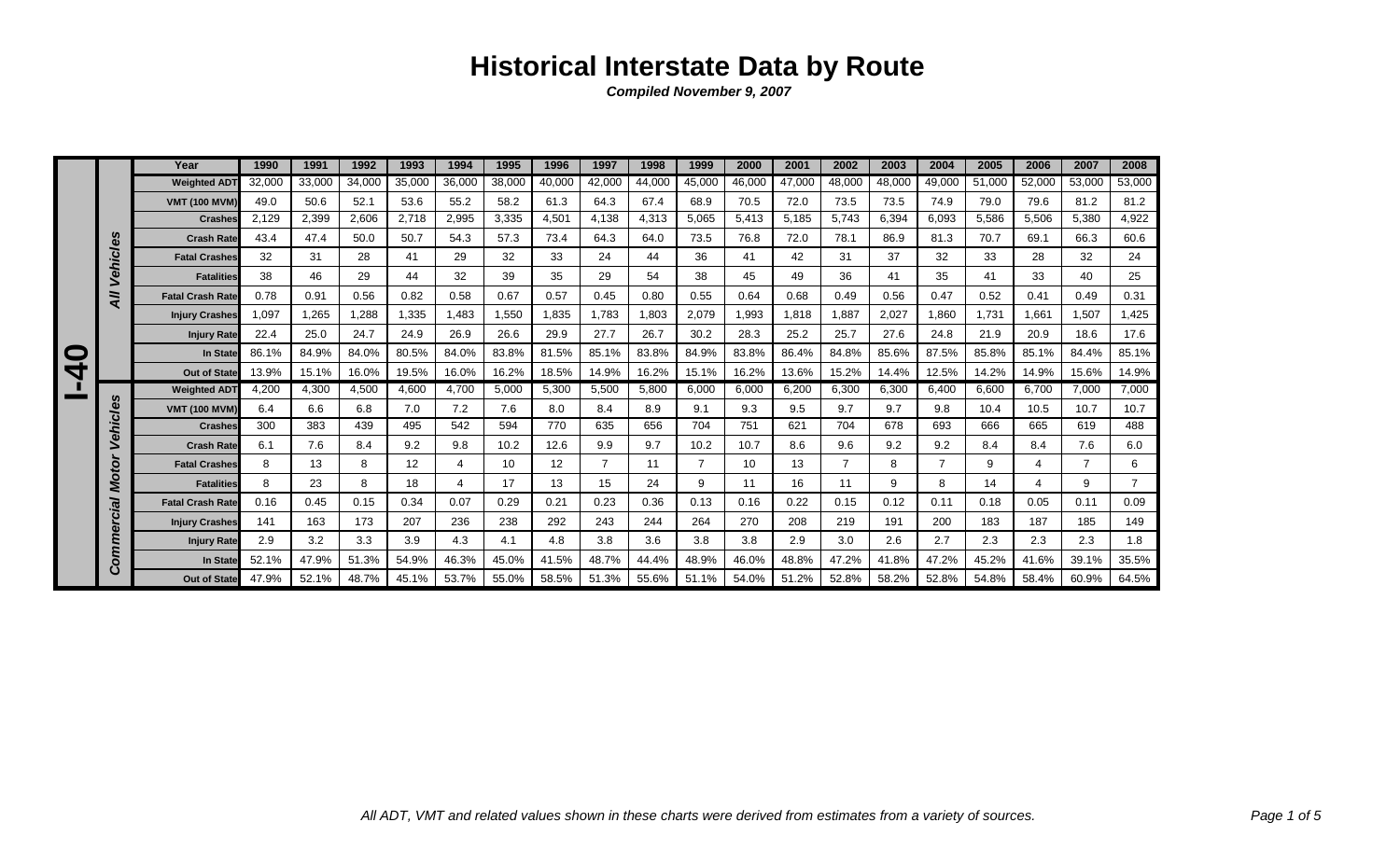|                       |              | Year                    | 1990   | 1991   | 1992           | 1993   | 1994   | 1995   | 1996   | 1997   | 1998   | 1999   | 2000           | 2001   | 2002              | 2003   | 2004           | 2005   | 2006   | 2007   | 2008   |
|-----------------------|--------------|-------------------------|--------|--------|----------------|--------|--------|--------|--------|--------|--------|--------|----------------|--------|-------------------|--------|----------------|--------|--------|--------|--------|
|                       |              | <b>Weighted AD1</b>     | 43,000 | 44,000 | 46,000         | 48,000 | 49,000 | 51,000 | 53,000 | 55,000 | 57,000 | 59,000 | 61,000         | 63,000 | 64,000            | 64,000 | 66,000         | 69,000 | 70,000 | 71,000 | 71,000 |
|                       |              | <b>VMT (100 MVM)</b>    | 34.2   | 35.0   | 36.6           | 38.2   | 39.0   | 40.6   | 42.2   | 43.8   | 45.4   | 46.9   | 48.5           | 50.1   | 50.9              | 50.9   | 53.6           | 56.5   | 56.9   | 58.1   | 58.1   |
|                       |              | <b>Crashes</b>          | 2,260  | 2,273  | 2,442          | 2,702  | 3,083  | 3,423  | 3.787  | 3,680  | 4,002  | 4,583  | 4.837          | 4,515  | 5,270             | 5.746  | 5,615          | 5,308  | 4,924  | 3,968  | 3,670  |
|                       | n            | <b>Crash Rate</b>       | 66.1   | 64.9   | 66.7           | 70.7   | 79.1   | 84.4   | 89.8   | 84.1   | 88.2   | 97.6   | 99.7           | 90.1   | 103.5             | 112.8  | 104.8          | 93.9   | 86.5   | 68.4   | 63.2   |
|                       | ehicle       | <b>Fatal Crashes</b>    | 39     | 29     | 18             | 18     | 29     | 22     | 26     | 28     | 30     | 30     | 35             | 24     | 39                | 34     | 37             | 33     | 25     | 32     | 18     |
|                       |              | <b>Fatalities</b>       | 47     | 39     | 19             | 20     | 36     | 26     | 36     | 37     | 36     | 34     | 42             | 26     | 42                | 40     | 49             | 37     | 26     | 36     | 23     |
|                       | āν           | <b>Fatal Crash Rate</b> | 1.37   | 1.11   | 0.52           | 0.52   | 0.92   | 0.64   | 0.85   | 0.85   | 0.79   | 0.72   | 0.87           | 0.52   | 0.82              | 0.79   | 0.91           | 0.65   | 0.46   | 0.62   | 0.40   |
|                       |              | <b>Injury Crashes</b>   | 1.051  | 1.078  | 1.130          | 1,212  | 1,391  | 1.497  | 1,480  | 1.486  | 1.620  | 1.774  | 1.756          | 1,620  | 1,790             | 1.765  | 1,837          | 1.689  | 1,501  | 1.101  | 1.045  |
|                       |              | <b>Injury Rate</b>      | 30.7   | 30.8   | 30.9           | 31.7   | 35.7   | 36.9   | 35.1   | 34.0   | 35.7   | 37.8   | 36.2           | 32.3   | 35.1              | 34.7   | 34.3           | 29.9   | 26.4   | 19.0   | 18.0   |
| <u> ဟ</u>             |              | <b>In State</b>         | 75.5%  | 75.5%  | 74.2%          | 74.0%  | 75.7%  | 75.4%  | 76.1%  | 73.7%  | 76.4%  | 78.1%  | 79.6%          | 79.4%  | 77.7%             | 78.4%  | 78.4%          | 77.6%  | 79.4%  | 77.4%  | 77.8%  |
| $\boldsymbol{\infty}$ |              | <b>Out of State</b>     | 24.5%  | 24.5%  | 25.8%          | 26.0%  | 24.3%  | 24.6%  | 23.9%  | 26.3%  | 23.6%  | 21.9%  | 20.4%          | 20.6%  | 22.3%             | 21.6%  | 21.6%          | 22.4%  | 20.6%  | 22.6%  | 22.2%  |
|                       | n            | <b>Weighted ADT</b>     | 5,900  | 6,200  | 6,400          | 6,700  | 7,000  | 7,100  | 7,400  | 7,700  | 8,000  | 8,300  | 8,500          | 8,800  | 9,000             | 9,000  | 9,100          | 9,300  | 9,600  | 10,000 | 10,000 |
|                       | c/e          | <b>VMT (100 MVM)</b>    | 5.0    | 5.1    | 5.3            | 5.5    | 5.6    | 5.9    | 6.1    | 6.3    | 6.6    | 6.8    | 7.0            | 7.3    | 7.4               | 7.4    | 7.8            | 8.2    | 8.3    | 8.4    | 8.4    |
|                       | Vehi         | <b>Crashes</b>          | 434    | 438    | 507            | 600    | 687    | 713    | 727    | 663    | 752    | 787    | 790            | 717    | 859               | 839    | 838            | 849    | 707    | 576    | 480    |
|                       |              | <b>Crash Rate</b>       | 12.7   | 12.5   | 13.9           | 15.7   | 17.6   | 17.6   | 17.2   | 15.1   | 16.6   | 16.8   | 16.3           | 14.3   | 16.9              | 16.5   | 15.6           | 15.0   | 12.4   | 9.9    | 8.3    |
|                       | otor         | <b>Fatal Crashes</b>    | 13     | 11     | $\overline{4}$ | 8      | 8      | 11     | 5      | 12     | 8      | 10     | $\overline{7}$ | 9      | $12 \overline{ }$ | 17     | $\overline{7}$ | 13     | 6      | 9      | 6      |
|                       | ≥            | <b>Fatalities</b>       | 18     | 20     | $\overline{4}$ | 11     | 12     | 13     | 14     | 24     | 11     | 12     | $\overline{ }$ | 9      | 16                | 20     | $\overline{7}$ | 18     | 6      | 16     | 8      |
|                       | $\vec{v}$    | <b>Fatal Crash Rate</b> | 0.53   | 0.57   | 0.11           | 0.29   | 0.31   | 0.32   | 0.33   | 0.55   | 0.24   | 0.26   | 0.14           | 0.18   | 0.31              | 0.39   | 0.13           | 0.32   | 0.11   | 0.28   | 0.14   |
|                       | ပ<br>Φ       | <b>Injury Crashes</b>   | 185    | 189    | 228            | 269    | 285    | 285    | 269    | 236    | 281    | 302    | 289            | 256    | 268               | 262    | 292            | 275    | 234    | 172    | 152    |
|                       | uuu)         | <b>Injury Rate</b>      | 5.4    | 5.4    | 6.2            | 7.0    | 7.3    | 7.0    | 6.4    | 5.4    | 6.2    | 6.4    | 6.0            | 5.1    | 5.3               | 5.1    | 5.4            | 4.9    | 4.1    | 3.0    | 2.6    |
|                       | $\circ$<br>Ő | In State                | 34.8%  | 41.6%  | 42.9%          | 38.8%  | 42.9%  | 38.8%  | 37.7%  | 29.2%  | 35.1%  | 35.9%  | 36.3%          | 40.7%  | 35.8%             | 34.1%  | 32.8%          | 38.4%  | 36.9%  | 33.6%  | 33.5%  |
|                       |              | <b>Out of State</b>     | 65.2%  | 58.4%  | 57.1%          | 61.2%  | 57.1%  | 61.2%  | 62.3%  | 70.8%  | 64.9%  | 64.1%  | 63.7%          | 59.3%  | 64.2%             | 65.9%  | 67.2%          | 61.6%  | 63.1%  | 66.4%  | 66.5%  |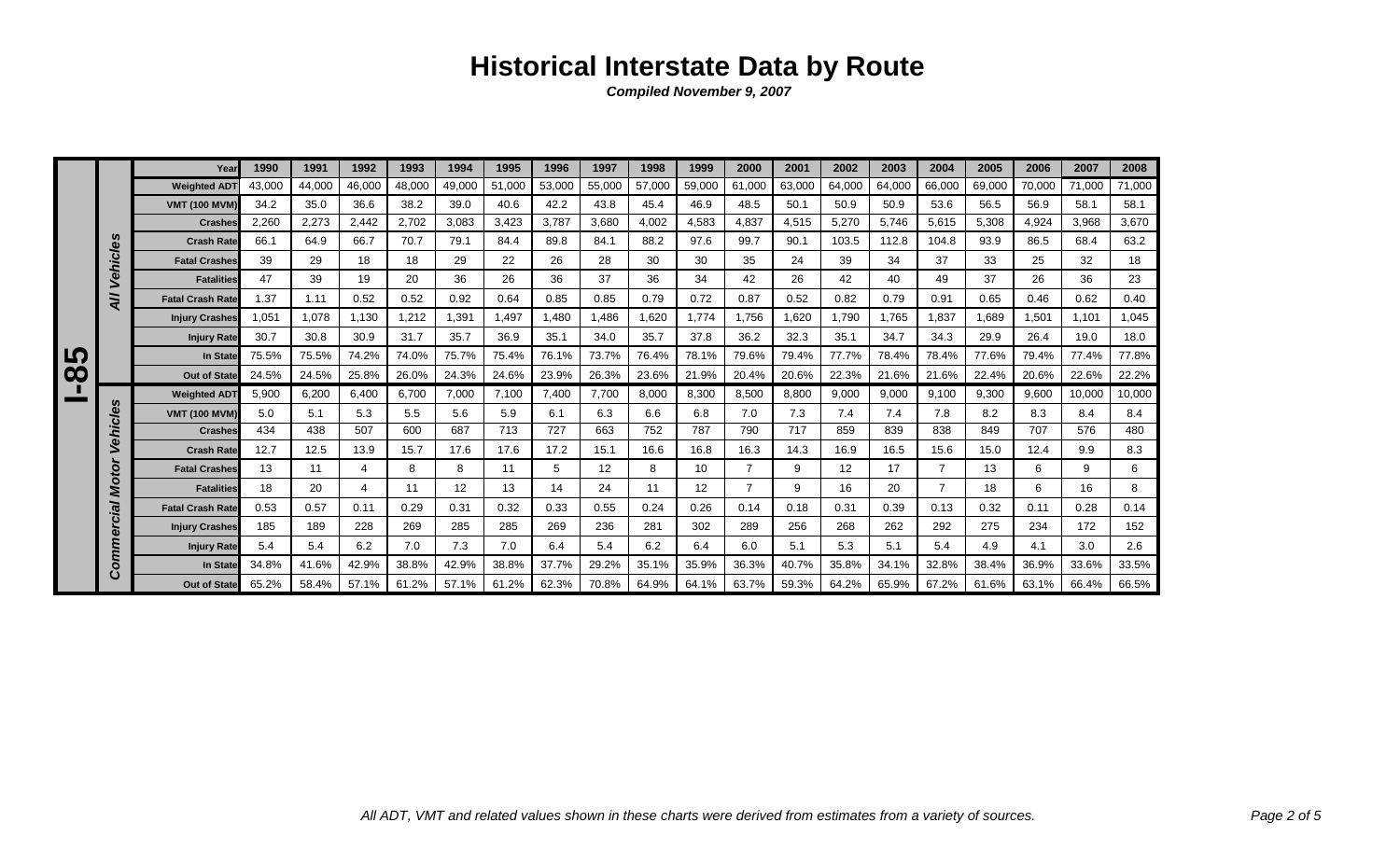|   |          | Year                    | 1990   | 1991   | 1992   | 1993   | 1994   | 1995   | 1996           | 1997   | 1998           | 1999   | 2000           | 2001   | 2002   | 2003   | 2004   | 2005   | 2006   | 2007   | 2008   |
|---|----------|-------------------------|--------|--------|--------|--------|--------|--------|----------------|--------|----------------|--------|----------------|--------|--------|--------|--------|--------|--------|--------|--------|
|   |          | <b>Weighted ADT</b>     | 25,000 | 26,000 | 27,000 | 27,000 | 28,000 | 29,000 | 30,000         | 32,000 | 33,000         | 34,000 | 35,000         | 36,000 | 37,000 | 37,000 | 38,000 | 40,000 | 40,000 | 41,000 | 41,000 |
|   |          | <b>VMT (100 MVM)</b>    | 16.6   | 17.3   | 17.9   | 17.9   | 18.6   | 19.3   | 19.9           | 21.3   | 21.9           | 22.6   | 23.3           | 23.9   | 24.6   | 24.6   | 25.0   | 26.4   | 26.5   | 27.1   | 27.1   |
|   |          | <b>Crashes</b>          | 745    | 780    | 861    | 954    | 933    | 1,084  | 1.468          | 1.343  | 1,315          | 1,267  | 1.574          | 1,362  | 1,663  | 1,981  | 1,991  | 1,567  | 1.480  | 1,427  | 1,285  |
|   | n        | <b>Crash Rate</b>       | 44.9   | 45.2   | 48.0   | 53.2   | 50.2   | 56.3   | 73.7           | 63.2   | 60.0           | 56.1   | 67.7           | 57.0   | 67.7   | 80.6   | 79.7   | 59.5   | 55.7   | 52.7   | 47.5   |
|   | Vehicle  | <b>Fatal Crashes</b>    | 21     | 25     | 25     | 25     | 30     | 34     | 29             | 22     | 26             | 21     | 33             | 24     | 32     | 23     | 30     | 35     | 26     | 29     | 24     |
|   |          | <b>Fatalities</b>       | 30     | 36     | 32     | 43     | 39     | 43     | 31             | 33     | 29             | 26     | 43             | 29     | 40     | 27     | 37     | 46     | 32     | 36     | 28     |
|   | =<br>⋖   | <b>Fatal Crash Rate</b> | 1.81   | 2.08   | 1.78   | 2.40   | 2.10   | 2.23   | 1.56           | 1.55   | 1.32           | 1.15   | 1.85           | 1.21   | 1.63   | 1.10   | 1.48   | 1.75   | 1.21   | 1.33   | 1.03   |
|   |          | <b>Injury Crashes</b>   | 373    | 394    | 405    | 432    | 422    | 455    | 592            | 548    | 529            | 517    | 584            | 542    | 580    | 667    | 642    | 485    | 474    | 454    | 383    |
|   |          | <b>Injury Rate</b>      | 22.5   | 22.8   | 22.6   | 24.1   | 22.7   | 23.6   | 29.7           | 25.8   | 24.1           | 22.9   | 25.1           | 22.7   | 23.6   | 27.1   | 25.7   | 18.4   | 17.9   | 16.8   | 14.2   |
| い |          | In State                | 34.5%  | 35.8%  | 37.1%  | 38.8%  | 38.1%  | 41.1%  | 36.7%          | 42.6%  | 40.7%          | 42.4%  | 47.4%          | 44.2%  | 39.7%  | 42.3%  | 40.9%  | 45.8%  | 47.5%  | 45.8%  | 44.0%  |
| တ |          | <b>Out of State</b>     | 65.5%  | 64.2%  | 62.9%  | 61.2%  | 61.9%  | 58.9%  | 63.3%          | 57.4%  | 59.3%          | 57.6%  | 52.6%          | 55.8%  | 60.3%  | 57.7%  | 59.1%  | 54.2%  | 52.5%  | 54.2%  | 56.0%  |
|   |          | <b>Weighted ADT</b>     | 3.800  | 4,000  | 4.100  | 4,100  | 4,300  | 4,400  | 4,600          | 4,900  | 5,000          | 5,200  | 5,400          | 5,500  | 5.700  | 5,700  | 5,800  | 5,800  | 6.100  | 6,300  | 6,300  |
|   | Vehicles | <b>VMT (100 MVM)</b>    | 2.5    | 2.6    | 2.8    | 2.8    | 2.9    | 3.0    | 3.1            | 3.3    | 3.4            | 3.5    | 3.6            | 3.7    | 3.8    | 3.8    | 3.8    | 4.0    | 4.1    | 4.2    | 4.2    |
|   |          | <b>Crashes</b>          | 133    | 126    | 167    | 181    | 219    | 180    | 275            | 241    | 233            | 261    | 308            | 247    | 277    | 329    | 327    | 279    | 242    | 225    | 186    |
|   |          | <b>Crash Rate</b>       | 8.0    | 7.3    | 9.3    | 10.1   | 11.8   | 9.3    | 13.8           | 11.3   | 10.6           | 11.6   | 13.2           | 10.3   | 11.3   | 13.4   | 13.1   | 10.6   | 9.1    | 8.3    | 6.9    |
|   | Motor    | <b>Fatal Crashes</b>    | 9      | 4      | 3      | 9      | 8      | 10     | $\overline{7}$ | 5      | 5              | 2      | $\overline{ }$ | 6      | 9      | 2      | 4      | 12     | 4      | 5      | 5      |
|   |          | <b>Fatalities</b>       | 16     | 4      | 4      | 15     | 8      | 19     | $\overline{7}$ | 9      | $\overline{7}$ | 2      | 9              | 6      | 14     | 9      | 5      | 14     | 5      | 5      | 10     |
|   | lāl      | <b>Fatal Crash Rate</b> | 0.96   | 0.23   | 0.22   | 0.84   | 0.43   | 0.99   | 0.35           | 0.42   | 0.32           | 0.09   | 0.39           | 0.25   | 0.57   | 0.37   | 0.20   | 0.53   | 0.19   | 0.18   | 0.37   |
|   | 5        | <b>Injury Crashes</b>   | 65     | 58     | 76     | 75     | 84     | 66     | 110            | 91     | 81             | 100    | 113            | 99     | 86     | 118    | 106    | 73     | 78     | 72     | 48     |
|   |          | <b>Injury Rate</b>      | 3.9    | 3.4    | 4.2    | 4.2    | 4.5    | 3.4    | 5.5            | 4.3    | 3.7            | 4.4    | 4.9            | 4.1    | 3.5    | 4.8    | 4.2    | 2.8    | 2.9    | 2.7    | 1.8    |
|   | Comme    | In State                | 28.6%  | 34.5%  | 28.1%  | 39.0%  | 35.7%  | 22.4%  | 30.3%          | 22.2%  | 25.3%          | 28.1%  | 32.8%          | 38.9%  | 31.3%  | 22.0%  | 23.9%  | 20.7%  | 30.6%  | 22.4%  | 27.9%  |
|   |          | <b>Out of State</b>     | 71.4%  | 65.5%  | 71.9%  | 61.0%  | 64.3%  | 77.6%  | 69.7%          | 77.8%  | 74.7%          | 71.9%  | 67.2%          | 61.1%  | 68.7%  | 78.0%  | 76.1%  | 79.3%  | 69.4%  | 77.6%  | 72.1%  |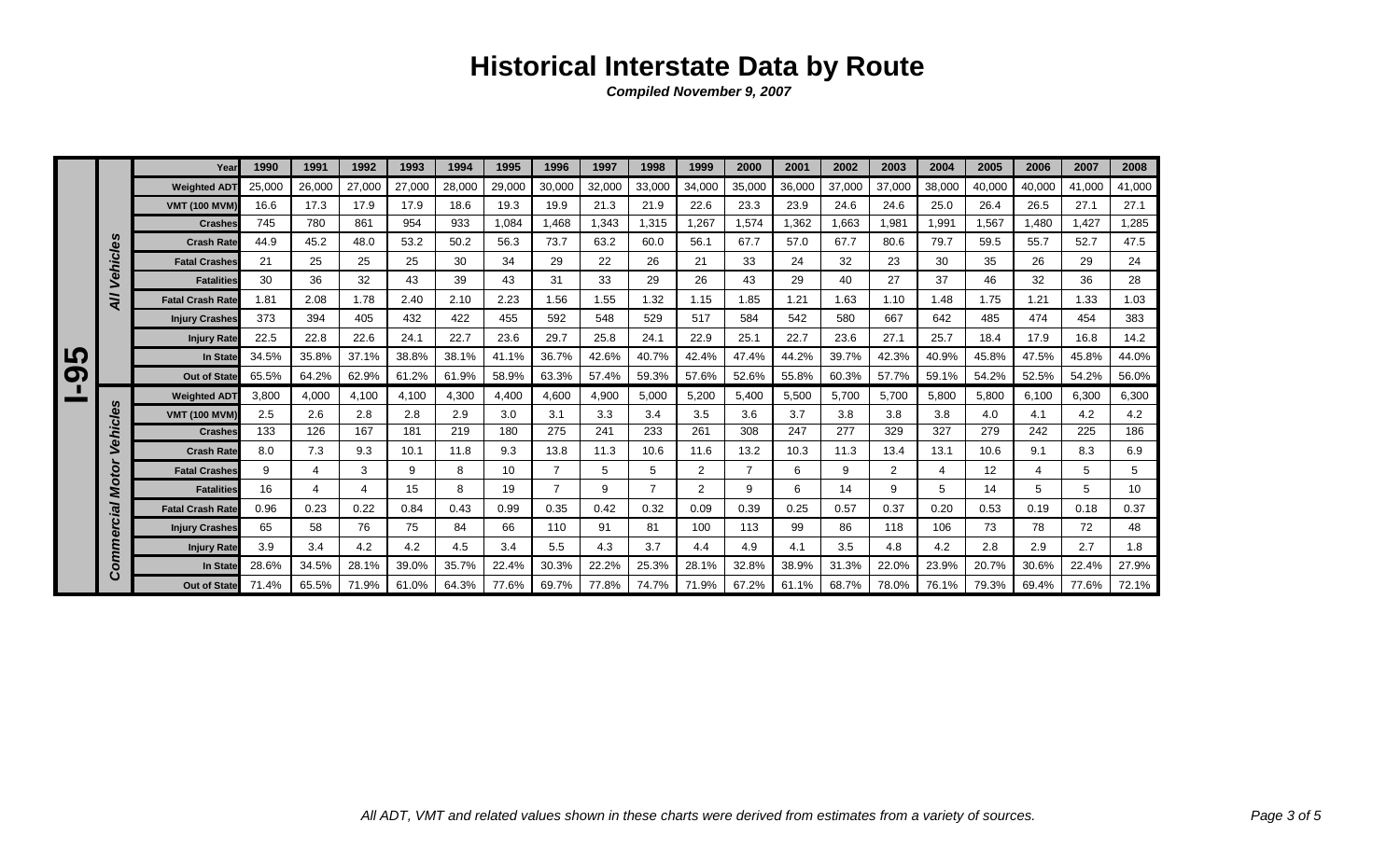|   |         | Year                    | 1990   | 1991           | 1992   | 1993           | 1994           | 1995   | 1996   | 1997   | 1998   | 1999   | 2000   | 2001   | 2002   | 2003   | 2004           | 2005   | 2006           | 2007            | 2008   |
|---|---------|-------------------------|--------|----------------|--------|----------------|----------------|--------|--------|--------|--------|--------|--------|--------|--------|--------|----------------|--------|----------------|-----------------|--------|
|   |         | <b>Weighted ADT</b>     | 36,000 | 37,000         | 38,000 | 39,000         | 41,000         | 42.000 | 44,000 | 45,000 | 47.000 | 49,000 | 50,000 | 52,000 | 53,000 | 53,000 | 54,000         | 57.000 | 59,000         | 59,000          | 59,000 |
|   |         | <b>VMT (100 MVM</b>     | 13.8   | 14.2           | 14.6   | 14.9           | 15.7           | 16.1   | 16.9   | 17.2   | 18.0   | 18.8   | 19.2   | 19.9   | 20.3   | 20.3   | 20.9           | 22.1   | 22.2           | 22.7            | 22.7   |
|   |         | <b>Crashes</b>          | 825    | 800            | 923    | 1,035          | 1,000          | 1,323  | 1,428  | 1.614  | 1,698  | 1.860  | 2,016  | 1,924  | 2,291  | 2,383  | 2,478          | 2,420  | 2,297          | 2,471           | 2,064  |
|   |         | <b>Crash Rate</b>       | 59.8   | 56.4           | 63.4   | 69.2           | 63.6           | 82.2   | 84.7   | 93.6   | 94.3   | 99.0   | 105.2  | 96.5   | 112.8  | 117.3  | 118.5          | 109.7  | 103.3          | 109.0           | 91.1   |
|   | Vehicle | <b>Fatal Crashes</b>    | 11     | $\overline{7}$ | 8      | 14             | $\overline{7}$ | 5      | 8      | 6      | 12     | 13     |        | 10     | 15     | 12     | 11             | 11     | 13             | 12 <sup>2</sup> | 8      |
|   |         | <b>Fatalities</b>       | 15     | 8              | 9      | 20             | 9              | 5      | 9      | 6      | 16     | 13     | 11     | 10     | 16     | 12     | 13             | 13     | 14             | 14              | 8      |
|   | =<br>⋖  | <b>Fatal Crash Rate</b> | 1.09   | 0.56           | 0.62   | 1.34           | 0.57           | 0.31   | 0.53   | 0.35   | 0.89   | 0.69   | 0.57   | 0.50   | 0.79   | 0.59   | 0.62           | 0.59   | 0.63           | 0.62            | 0.35   |
|   |         | <b>Injury Crashes</b>   | 397    | 378            | 396    | 491            | 462            | 582    | 556    | 612    | 661    | 765    | 739    | 720    | 768    | 734    | 713            | 764    | 728            | 777             | 624    |
|   |         | <b>Injury Rate</b>      | 28.8   | 26.7           | 27.2   | 32.8           | 29.4           | 36.2   | 33.0   | 35.5   | 36.7   | 40.7   | 38.6   | 36.1   | 37.8   | 36.1   | 34.1           | 34.6   | 32.8           | 34.3            | 27.5   |
| N |         | In State                | 68.2%  | 72.5%          | 73.2%  | 68.7%          | 73.6%          | 75.3%  | 74.7%  | 74.5%  | 74.1%  | 72.1%  | 73.9%  | 72.9%  | 74.5%  | 75.1%  | 73.7%          | 75.8%  | 72.5%          | 72.9%           | 75.2%  |
| N |         | <b>Out of State</b>     | 31.8%  | 27.5%          | 26.8%  | 31.3%          | 26.4%          | 24.7%  | 25.3%  | 25.5%  | 25.9%  | 27.9%  | 26.1%  | 27.1%  | 25.5%  | 24.9%  | 26.3%          | 24.2%  | 27.5%          | 27.1%           | 24.8%  |
|   | n       | <b>Weighted ADT</b>     | 4.700  | 4,800          | 5,000  | 5,100          | 5,400          | 5,500  | 5,800  | 5,900  | 6,100  | 6,400  | 6,500  | 6,800  | 6,900  | 6,900  | 7,100          | 7,200  | 7,500          | 7.700           | 7,700  |
|   |         | <b>VMT (100 MVM)</b>    | 1.8    | 1.9            | 1.9    | 2.0            | 2.1            | 2.1    | 2.2    | 2.3    | 2.4    | 2.5    | 2.5    | 2.6    | 2.7    | 2.7    | 2.7            | 2.9    | 2.9            | 3.0             | 3.0    |
|   | Vehicle | <b>Crashes</b>          | 139    | 130            | 164    | 196            | 208            | 222    | 234    | 270    | 281    | 320    | 350    | 289    | 345    | 349    | 394            | 319    | 274            | 292             | 260    |
|   |         | <b>Crash Rate</b>       | 10.1   | 9.2            | 11.3   | 13.1           | 13.2           | 13.8   | 13.9   | 15.7   | 15.6   | 17.0   | 18.3   | 14.5   | 17.0   | 17.2   | 18.8           | 14.5   | 12.3           | 12.9            | 11.5   |
|   | Motor   | <b>Fatal Crashes</b>    | 2      | 3              | -1     | $\overline{7}$ |                | 0      | 3      | 3      | 5      | 2      | 4      | 3      | 9      | 3      | 5              | 4      | 6              | 4               | 3      |
|   |         | <b>Fatalities</b>       | 2      | 3              | -1     | 11             |                | 0      | 3      | 4      | 10     | 3      | 8      | 3      | 11     | 3      | $\overline{7}$ | 9      | $\overline{7}$ | $\overline{7}$  | 3      |
|   | lāl     | <b>Fatal Crash Rate</b> | 0.14   | 0.21           | 0.07   | 0.74           | 0.06           | 0.00   | 0.18   | 0.23   | 0.56   | 0.16   | 0.42   | 0.15   | 0.54   | 0.15   | 0.33           | 0.41   | 0.31           | 0.31            | 0.13   |
|   | 5       | <b>Injury Crashes</b>   | 55     | 63             | 54     | 91             | 84             | 82     | 77     | 100    | 95     | 120    | 97     | 101    | 100    | 104    | 94             | 97     | 80             | 85              | 84     |
|   | Comme   | <b>Injury Rate</b>      | 4.0    | 4.4            | 3.7    | 6.1            | 5.3            | 5.1    | 4.6    | 5.8    | 5.3    | 6.4    | 5.1    | 5.1    | 4.9    | 5.1    | 4.5            | 4.4    | 3.6            | 3.8             | 3.7    |
|   |         | In State                | 35.2%  | 43.9%          | 49.2%  | 39.5%          | 37.1%          | 50.0%  | 42.7%  | 43.3%  | 33.0%  | 34.8%  | 36.0%  | 36.2%  | 27.1%  | 31.9%  | 33.7%          | 40.9%  | 32.5%          | 26.1%           | 31.8%  |
|   |         | <b>Out of State</b>     | 64.8%  | 56.1%          | 50.8%  | 60.5%          | 62.9%          | 50.0%  | 57.3%  | 56.7%  | 67.0%  | 65.2%  | 64.0%  | 63.8%  | 72.9%  | 68.1%  | 66.3%          | 59.1%  | 67.5%          | 73.9%           | 68.2%  |